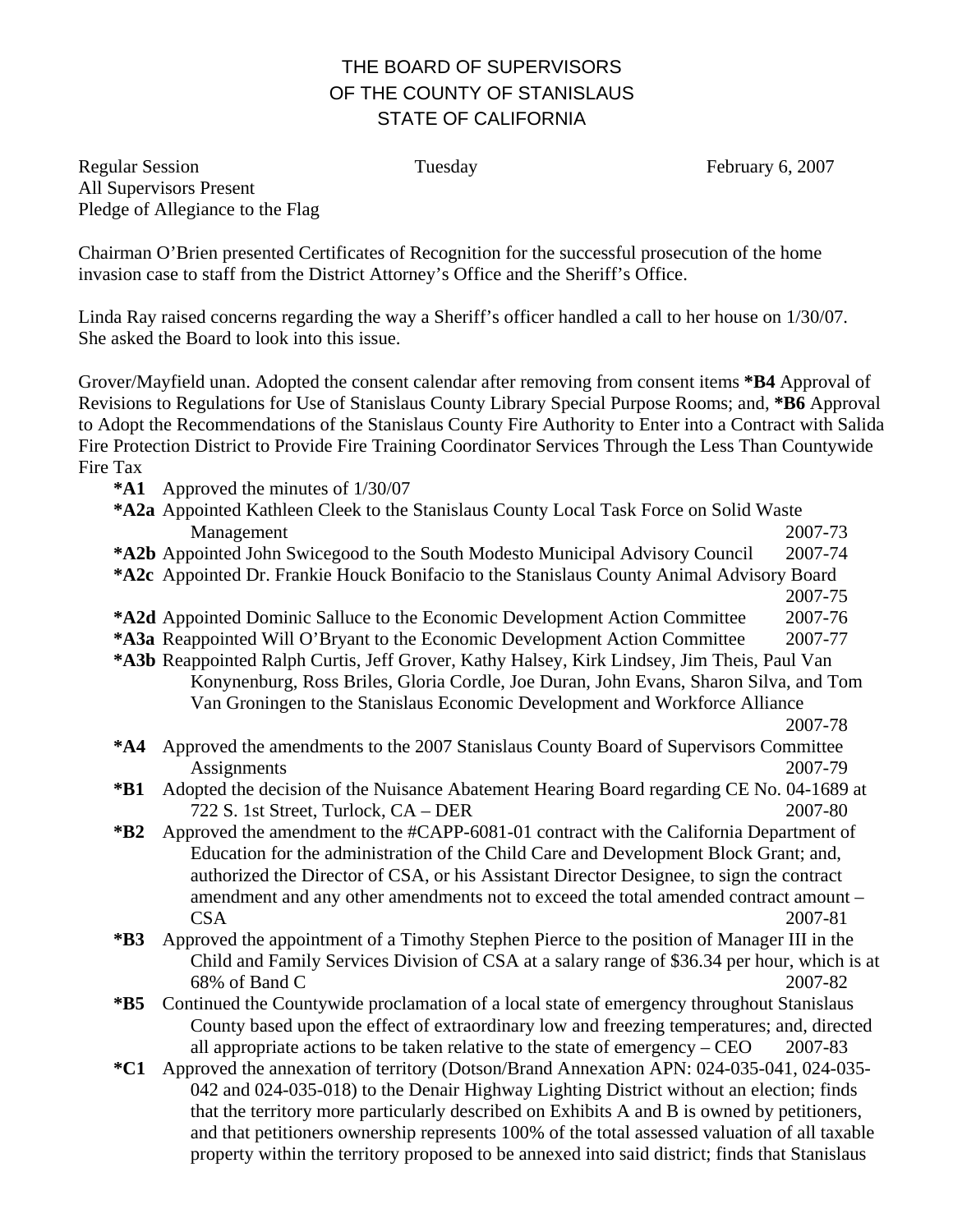County Code, §21.40.040, required the installation of a street lighting system to serve the territory; finds that the territory proposed to be annexed is not within the limits of any other lighting district; finds that public necessity and welfare require that the territory be annexed to the lighting district; ordered that the requirements of notice, hearing, and election shall not be applicable to this proceeding, pursuant to Streets and Highways Code §19056; ordered that the territory be annexed to the Denair Highway Lighting District of Stanislaus County; finds the fact of filing of the petition was received by the Clerk of the Board on 1/31/07; ordered that pursuant to the Streets and Highways Code, §19000, et seq., the cost of conducting and maintaining the lighting district shall be assessed against the individual parcels of land within the district's boundaries; directed the Clerk of the Board of Supervisors to send a certified copy of the resolution ordering the annexation to the lighting district to the Department of Public Works, the offices of the Assessor, Elections, Auditor-Controller, and the Clerk Recorder; and, directed the Department of Public Works to send a certified copy of the resolution ordering the annexation to the lighting district and all other required documents and the processing fee to the State Board of Equalization – PW DL-2-A-5 2007-84

- **\*C2** Adopted the results of the ballot procedure (Support votes: 13; Protest votes: 11; Incomplete ballots: 1) for the North Ceres Annexation to Bystrum Landscape and Lighting District in compliance with Proposition 218; finds that all of the parcels within the North Ceres Annexation will receive equal benefit from the annexation to the District; annexed the North Ceres Territory to the Bystrum Landscape and Lighting District and confirmed the boundary of the annexation as being those described and shown on Exhibits A and B; directed the Department of Public Works to file the annexation with the California State Board of Equalization; ordered the installation of streetlights; confirmed and approved the method for calculating the amount of the annual assessment that will be used to pay for street lighting services; set the 2007/08 annual assessment at \$40.26 per parcel; the parcels subject to the annual assessment are shown on Exhibit C; and, authorized the Auditor-Controller to add the annual assessment to the 2007/08-tax roll – PW DLA-2-7 2007-85
- **\*C3** Adopted a Resolution of Necessity to acquire real property or interest in real property by Eminent Domain for the State Route 219 widening project, parcel owner Mathew Bruno, et ux, for APN: 078-015-012, and made the findings contained therein – PW 2007-86
- **\*C4** Adopted a Resolution of Necessity to acquire real property or interest in real property by Eminent Domain for the State Route 219 widening project, parcel owner Ronald J. Malik, et ux, for APN: 078-013-006, and made the findings contained therein – PW 2007-87
- **\*C5** Adopted a Resolution of Necessity to acquire real property or interest in real property by Eminent Domain for the State Route 219 widening project, parcel owner Charles Phillips, et ux, for APN: 078-015-013, and made the findings contained therein – PW 2007-88
- **\*D1** Set a public hearing on February 27, 2007 at 9:20 a.m. to consider the introduction, waiving of the reading, and adoption of an ordinance amending Chapters 21.08 and 21.104 of the Stanislaus County Code relating to yard set-backs and expiration of variances; and, directed the Clerk of the Board to publish notice of hearing as required by law – PW

ORD-55-A-10 2007-89

Grover/Mayfield unan. **\*B4 Amended** the last sentence of Section E of the Revisions to the Regulations for use of Stanislaus County Library Special Purpose Rooms to read as follows: "Exceptions to reservation policies may be allowed by the County Librarian for Library-related functions. Meetings of government bodies or government related legislative bodies are exempted from these regulations"; and, the Board approved these Revisions as amended – Library 2007-90

Grover/Mayfield (4-0)(O'Brien abstained) **\*B6** Approved the Stanislaus County Fire Authority's recommendation for the County to enter into a contract with Salida Fire Protection District to provide Fire Training Coordinator Services through the Less Than Countywide Fire Tax 2007-91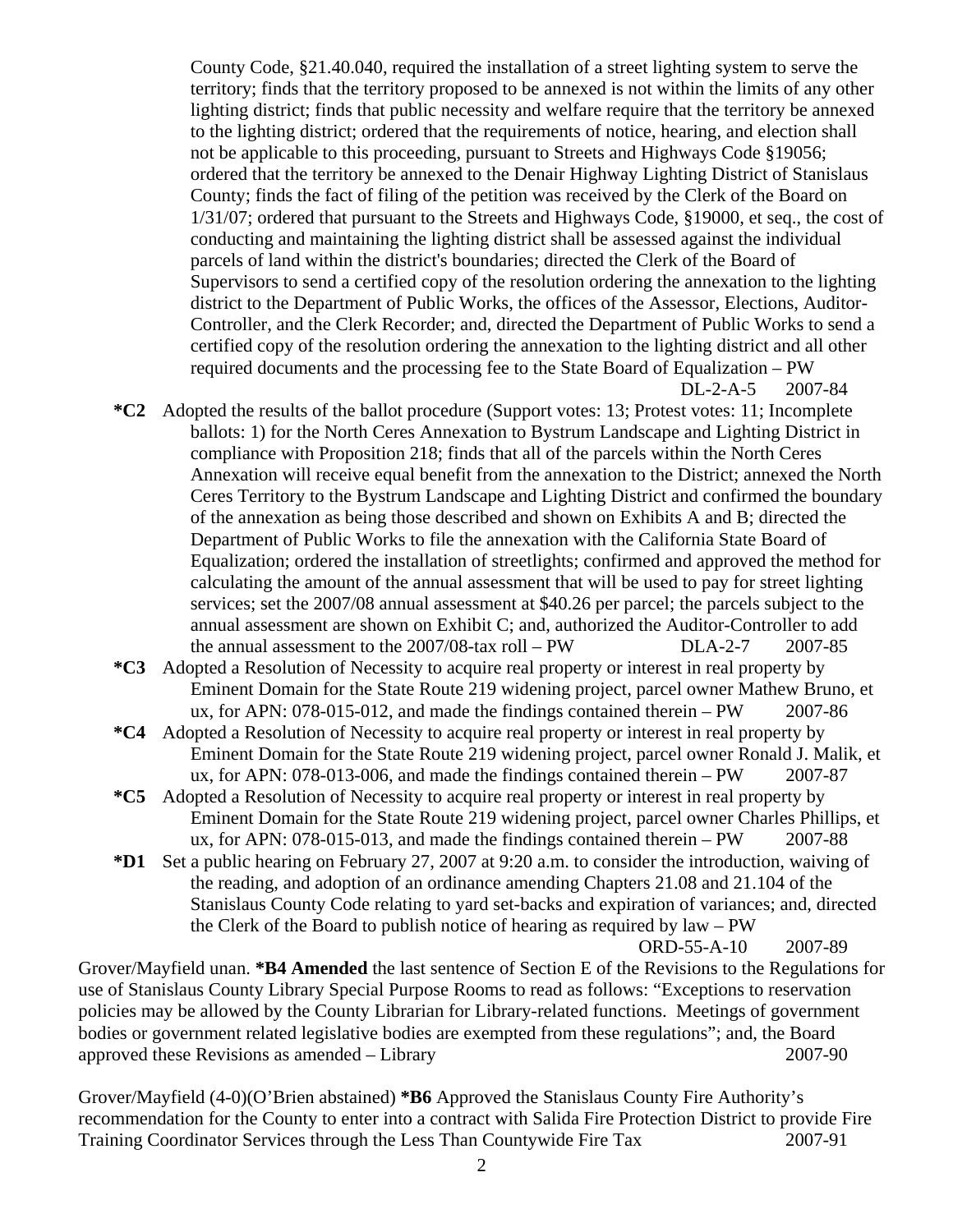DeMartini/Monteith unan. **9:25am** Conducted a public hearing to consider Williamson Act Cancellation Application #2006-01 and Use Permit Application #2006-03, Turlock Sportsman's Club, a request to cancel Williamson Act Contract #78-3489 to allow operation of a recreational vehicle camp with electrical and sewer hook-ups for use by individual recreation vehicles on a 13 acre parcel, in the A-2-40 (General Agriculture) zoning district; the parcel is located at the northwest corner of Crows Landing Road and Carpenter Road, in the Patterson/Newman area; adopted the Negative Declaration pursuant to CEQA Guidelines §15074(b), by finding that on the basis of the whole record, including the Initial Study and any comments received, that there is no substantial evidence the project will have a significant effect on the environment and that the Negative Declaration reflects Stanislaus County's independent judgment and analysis; finds, based on the discussion in this staff report and the whole of the record the following: (1) that the cancellation is for land on which a notice of non-renewal has been served pursuant to §51245 of the California Government Code, (2) that cancellation is not likely to result in the removal of adjacent lands from agricultural uses, (3) that cancellation is for an alternative use which is consistent with the applicable provision of the city or county general plan, (4) that cancellation will not result in discontiguous patterns of urban development, and (5) that there is no proximate noncontracted land which is both available and suitable for the use to which it is proposed the contracted land be put, or, that development of the contracted land would provide more contiguous patterns of urban development than development of proximate noncontracted land; the Board accepted the cancellation value of the subject property as \$60,000 as determined by the County Assessor; certified to the County Auditor-Controller the cancellation fee which must be paid as deferred taxes to be 12½% of the accepted cancellation value (\$7,500); approved Tentative Cancellation of Williamson Act Contract #78-3489 subject to payment of the cancellation fee; unless the fee is paid within one year of the filing of the Certificate of Tentative Cancellation, the fee shall be re-computed as provided by State Law; directed the Clerk of the Board to record a Certificate of Tentative Cancellation within 30 days of this action; directed the Clerk of the Board, within 30 days of the Board action, to publish Notice of the Decision, pursuant to Government Code, and to deliver a copy of the published Notice of the Decision to the Director of Conservation; and, approved Use Permit Application #2006-03, subject to completion of Williamson Act Contract Cancellation #2006-01 - Turlock Sportsman's Club, subject to the amended Conditions of Approval – Planning 2007-94

Grover/Mayfield unan. **B7** Introduced, waived the reading and adopted as an Urgency Measure, Ordinance C.S. 983 amending provisions of the Stanislaus County Code Chapter 9.90 relating to the Stanislaus County Community Health Center Board; and, authorized the CEO, or his Designee, to enter the First Amended Affiliation Agreement between Stanislaus County and the Community Health Center Board – HSA BD-82-3; ORD-55-A-9 2007-92 & 2007-93

**Corr 1** Referred to the CEO and County Counsel, a letter from the Modesto Chamber of Commerce regarding rent control for mobile home parks.

**Corr 2** Referred to the Agricultural Commissioner and Sealer of Weights and Measures and to the Office of Emergency Services, a letter from the Governor's Office of Emergency Services regarding the U.S. Business Administration's declaration of several Counties as primary and their contiguous Counties, one of which Stanislaus County, as disaster areas due to the economic impacts caused by freezing conditions that occurred January 11, 2007, and continuing.

**Corr 3** Referred to the CEO, County Counsel and HSA, a letter from the Stanislaus Medical Society is requesting the implementation of SB 1773 which allows the levying of an additional penalty assessment under the Emergency Medical Services (Maddy) Fund.